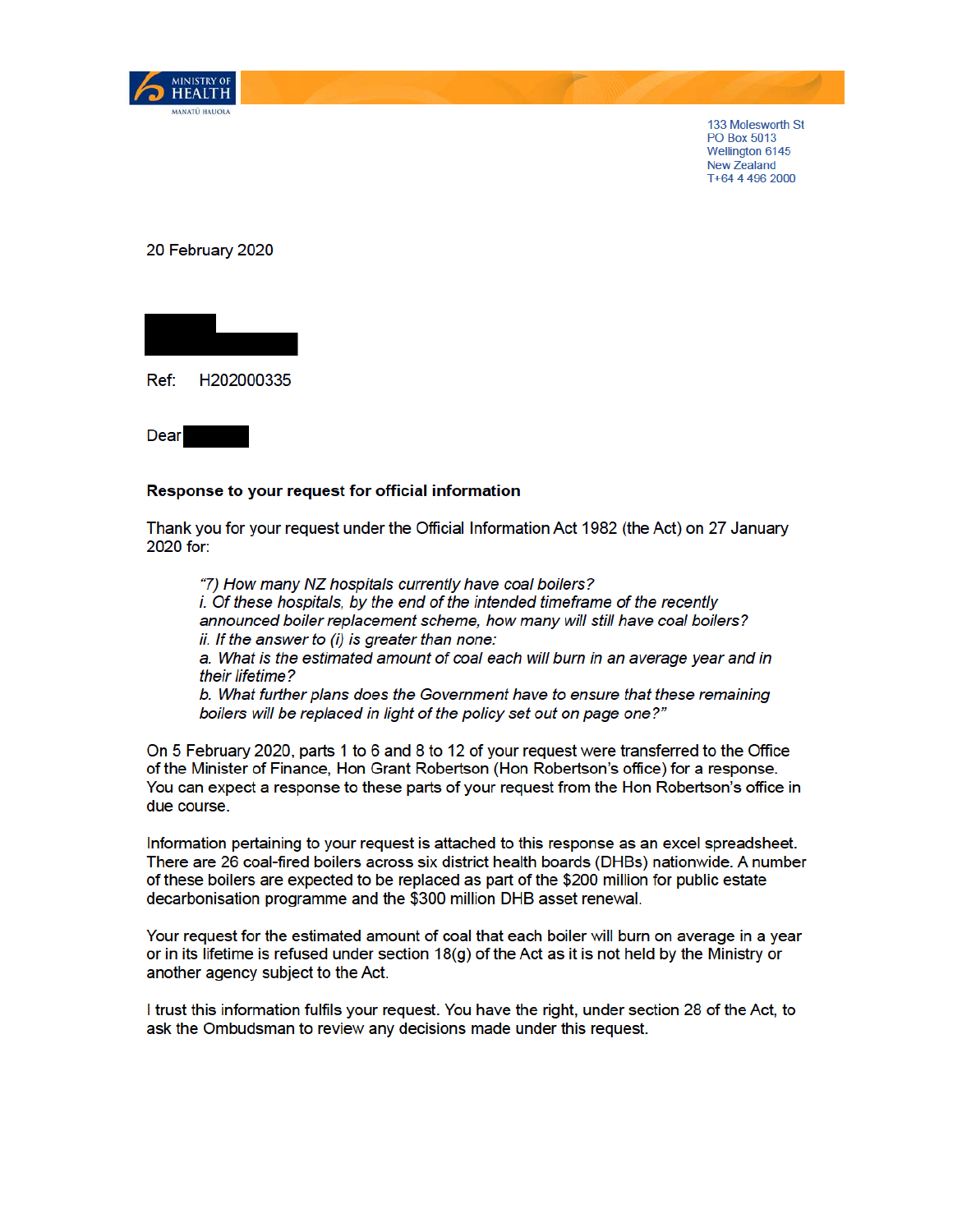Please note that this response, with your personal details removed, may be published on the Ministry website.

Yours sincerely

Anaseric

Michelle Arrowsmith **Deputy Director-General DHB Performance, Support and Infrastructure**